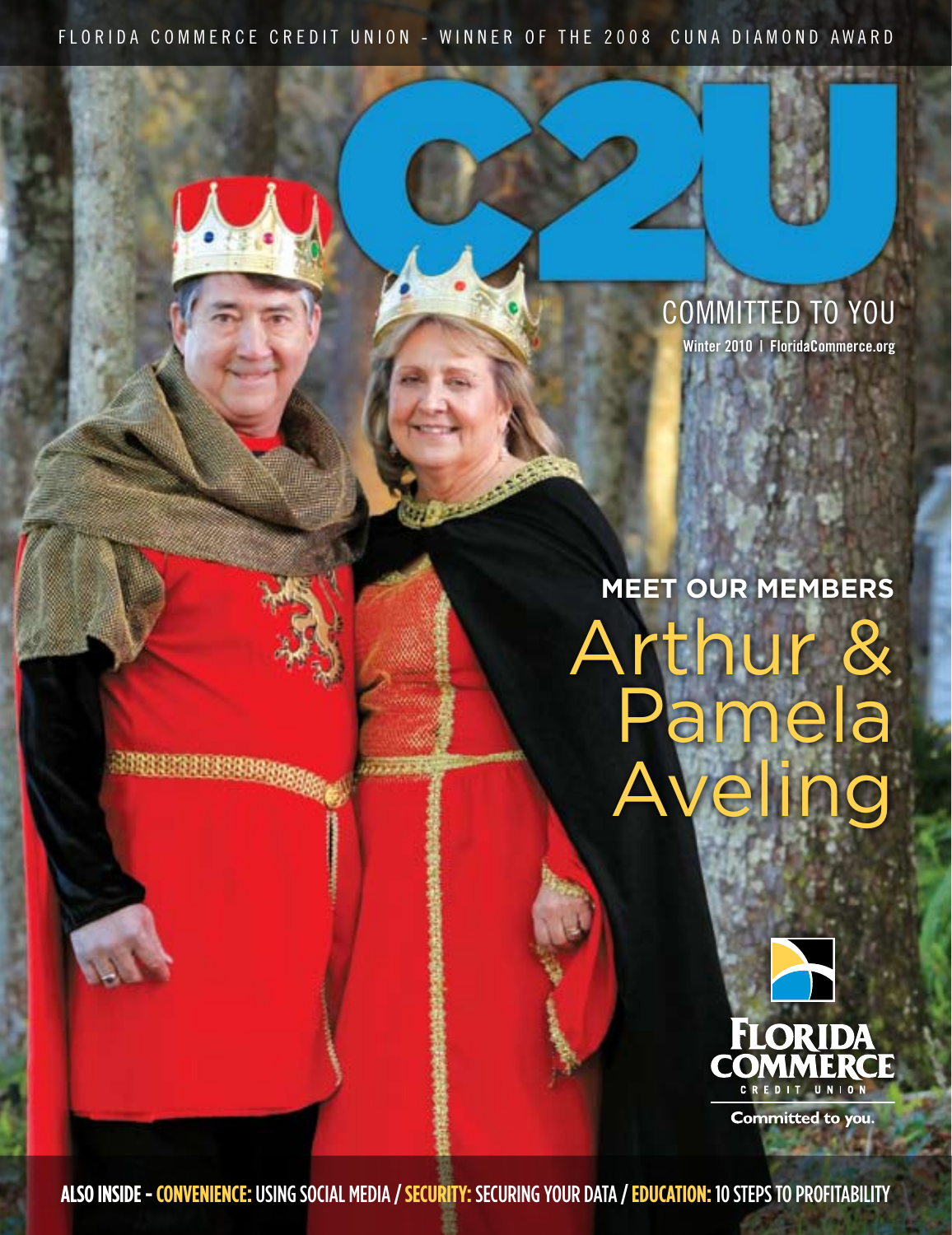

## **Letter From** The Editor

### In This Issue:

| Meet Our Member: Arthur & Pamela Aveling  4                |
|------------------------------------------------------------|
|                                                            |
| <b>Business:</b> Preparing for an Improving Economy 7      |
|                                                            |
|                                                            |
| <b>People:</b> New Face of Commercial Services 10          |
| <b>Convenience:</b> Social Media & Your Small Business  12 |
| <b>Security:</b> Data Security Offers Peace of Mind13      |
| 2010 Board of Directors Elections 14                       |

**Editor:** Samantha Strickland

**Contributing Writers:** Nick Chiamardas, Carla DeBaldo, Cecilia Homison, Kim McShane, Kristin Richardson, Samantha Strickland, Jerry Osteryoung, Michael Winn

**Designed and Produced by the Florida Commerce Marketing Team**



### **Students: The iBiz Challenge is Here**

Florida Commerce is choosing 24 students to participate in a three month business challenge. The purpose of the me and competition is to educate students about small business and how to handle real life business decisions. The student team completing challenges with the most favorable outcome will win the grand prize of \$10,000! **For eligibility requirements, visit FloridaCommerce.org/iBizChallenge**

Deadline to apply: February 28, 2010



The beginning of a new year brings a fresh start… a clean slate… and the opportunity to learn from the past. A new year brings a sense of purpose and the chance to put in to action what we've learned from the previous year. In 2010,

Florida Commerce is doing just that… taking action and striving to become top dog, if you will, in the commercial service arena.

In this issue of the *C2U Magazine*, we've focused on small business in our community. Each article in this issue is relevant to small business and business owners. Get tips and tricks for success from "entrepreneurial guru," Jerry Osteryoung. Also, Michael Winn with Catalyst Consulting offers the basics on how to use Social Media.

Take a few moments to meet Florida Commerce business members, Arthur and Pamela Aveling of King Arthur Tools. This unique family-owned business is a great example of small business at its best. Also, get to know Darin Saley, Senior Commercial Account Executive. Plus, learn what steps to take, as a small business owner, when the economy begins to improve.

Finally, check out Spend – Save – Splurge and see where you can maximize your bottom line when it comes to advertising on a budget. Get the kids involved in small business with suggestions from the Squirrel's Nest about owning a lemonade stand.

Find your purpose in the new year and take action!

Samantha Strickland

Samantha Strickland *VP of Growth & Brand Management*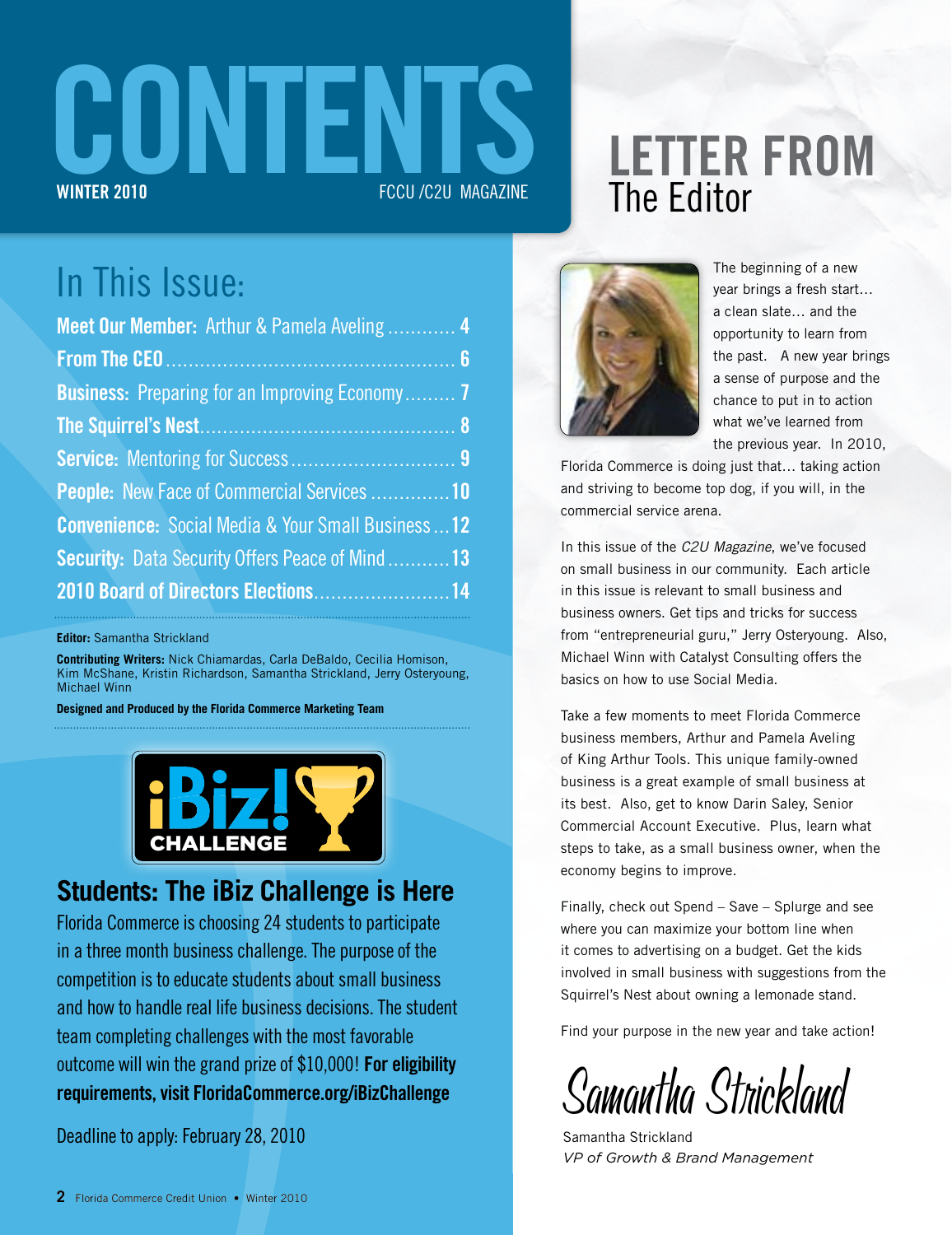

# **Meet Florida Commerce Members: Pamela and Arthur Aveling**



The upon a time, there lived a man who had a novel<br>
idea upon which to build a new kingdom. His name<br>
was Arthur, and he was gifted with a mighty tool<br>
and a marvelous idea for making the world a better<br>
place. The knights idea upon which to build a new kingdom. His name was Arthur, and he was gifted with a mighty tool and a marvelous idea for making the world a better where innovations were considered with fairness. Arthur's queen listened to all his ideas, imbuing him with confidence and adding her own touches of beauty, grace, and style.

This is the tale of CEO Arthur Aveling, his lovely wife and Executive V.P. Pamela, and their company, King Arthur's Tools. Young Arthur began life as a tinkerer and business major in Australia, but he left to seek his fortune with machinery giant

Caterpillar in Saudi Arabia. There, he met a future business partner who encouraged him to move to the United States for a two-year stint in 1988. He's been here ever since.

While that first venture failed, Arthur Aveling never lost his entrepreneurial spirit. At precisely, 3:32 a.m. on January 13, 1990, he conceived of Lancelot. This unique invention combines a 4-inch chainsaw blade housed between two steel discs attached to a handheld angle grinder to produce a very precise tool for woodworking, cabinet making, and ice sculpting. He met a Tallahasseean who illuminated the patent process and, through dogged determination and years of waiting, eventually realized his dream.